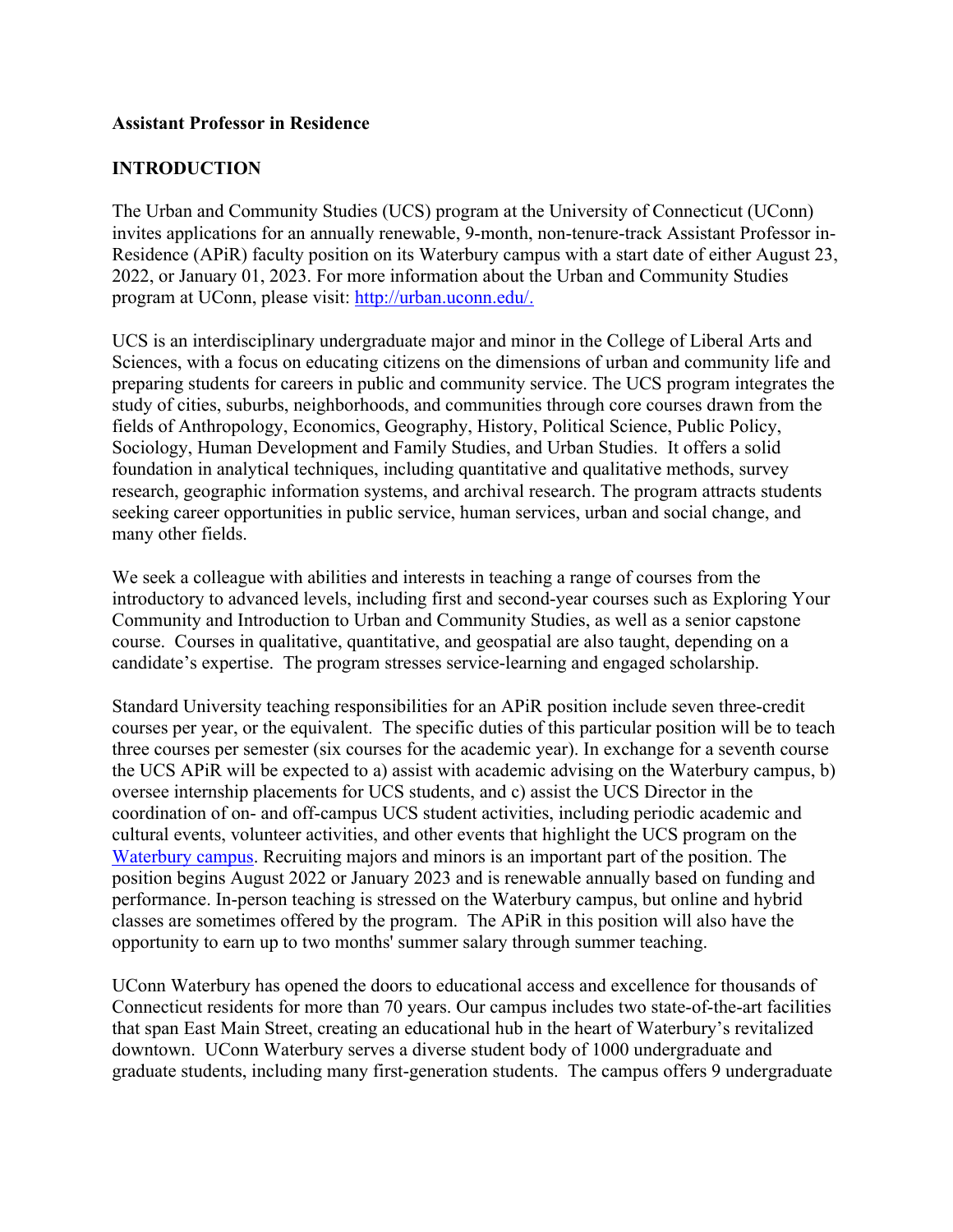majors and provides entry to the more than 115 undergraduate majors and minors available at the University of Connecticut.

Founded in 1881, UConn is a Land Grant and Sea Grant institution and member of the Space Grant Consortium. It is the state's flagship institution of higher education and includes a main campus in Storrs, CT, four regional campuses throughout the state, and 13 Schools and Colleges, including a Law School in Hartford, and Medical and Dental Schools at the UConn Health campus in Farmington. The University has approximately 10,000 faculty and staff and 32,000 students, including nearly 24,000 undergraduates and over 8,000 graduate and professional students. UConn is a Carnegie Foundation R1 (highest research activity) institution, among the top 25 public universities in the nation. Through research, teaching, service, and outreach, UConn embraces diversity and cultivates leadership, integrity, and engaged citizenship in its students, faculty, staff, and alumni. UConn promotes the health and well-being of citizens by enhancing the social, economic, cultural, and natural environments of the state and beyond. The University serves as a beacon of academic and research excellence as well as a center for innovation and social service to communities. UConn is a leader in many scholarly, research, and innovation areas. Today, the path forward includes exciting opportunities and notable challenges. Record numbers of undergraduate applications and support for student success have enabled the University to become extraordinarily selective.

# **MINIMUM QUALIFICATIONS**

- Ph.D. in Urban Studies, Geography, History, Sociology, Political Science, or a related field by time of appointment. Equivalent foreign degrees are acceptable.
- Record of distinguished teaching at the undergraduate level.
- Evidence of deep commitment to supporting diversity, inclusion, and equity in a higher education setting through teaching and/or public engagement via past actions or a detailed plan for future work.

## **PREFERRED QUALIFICATIONS**

- Experience mentoring and/or advising undergraduate students
- Ability to teach qualitative, quantitative, or geospatial methods.
- Dedication to teaching methods that integrate the learning process with community engagement.

## **APPOINTMENT TERMS**

The position is a full-time, nine (9)-month, annually renewable (depending on performance and funding) appointment. Salary is competitive and based on qualifications and professional experience. The UCS major is offered on three UConn campuses with administrative offices located in Hartford. The successful candidate's primary academic responsibilities will be on the Waterbury campus, although they may be engaged with UCS faculty and students and work throughout the University system.